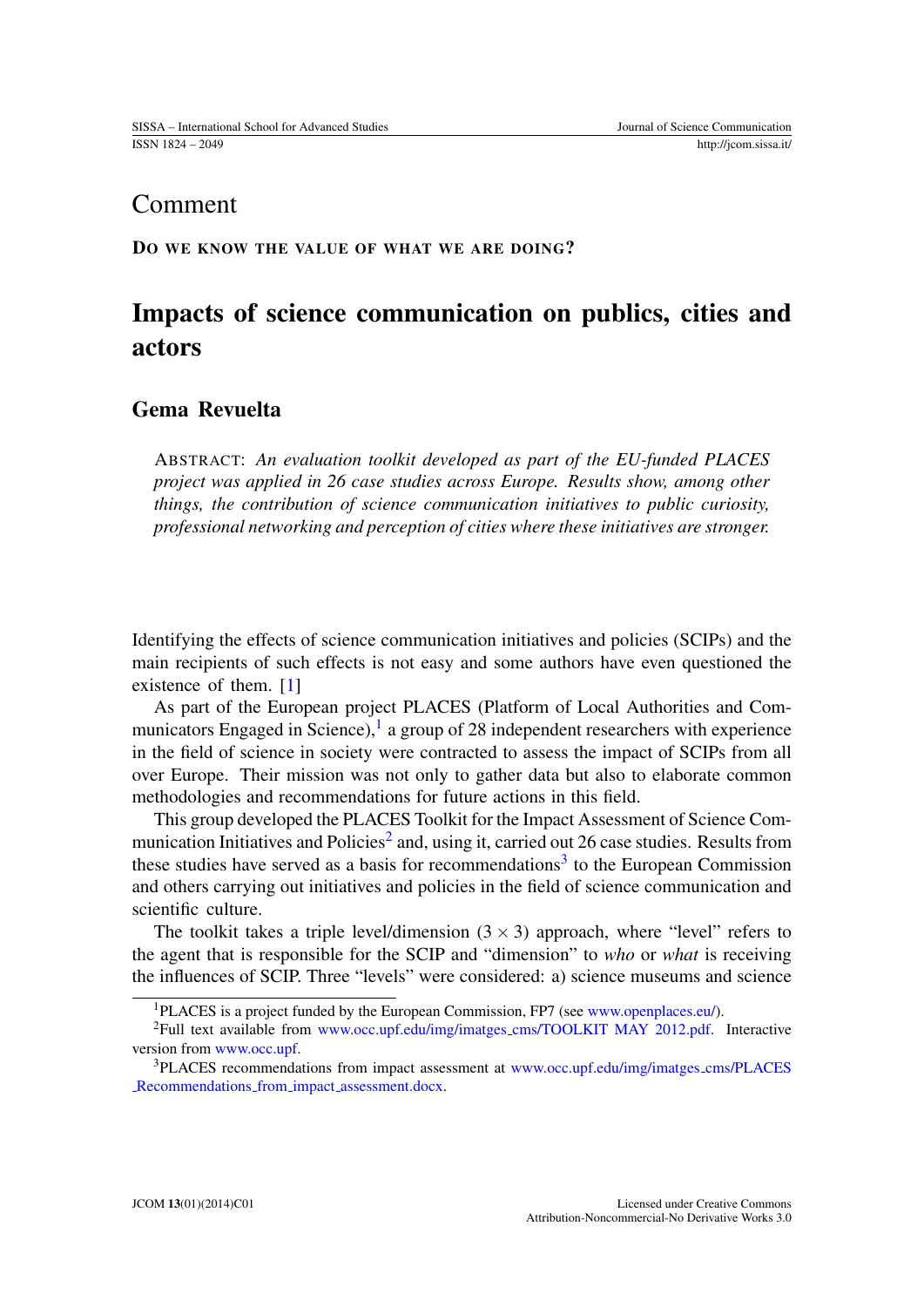centres; b) science events; and c) cities of scientific culture.<sup>[4](#page-1-0)</sup> "Dimensions" were also divided into three categories: a) the public sphere (visitors and citizens); b) the political sphere (local and regional dimension); and c) actors involved in SCIP themselves.

The toolkit includes quantitative and qualitative instruments (standardised surveys, semi-structured interviews, focus groups as well as analyses of documents and institutional sources) and explores impacts mainly through the experiences and views from visitors, citizens, actors and stakeholders (as observers).

Using this shared methodology, 26 case studies were carried out during 2012, covering nine science centres, eight science events and nine cities of scientific culture in 19 European countries. In total, 2321 people aged over 16 responded to standardised surveys and 258 took part in semi-structured interviews or in focus groups.

The aggregate data from surveys of visitors to science museums and science centres (SMC) or science events (SE) show that, on average, more than a half (58.53%) are repeat visitors (they had visited the installation at least once in the past), and almost one in four (22.68%) are frequent repeat visitors (three visits or more in the past). This high presence of repeat visitors is also confirmed by institutional sources and qualitative instruments; these repeat visitors are a very useful population with which to explore long-term impacts of science communication initiatives and policies.

Visits to a SMC or SE tend to be a social activity, that is, an experience shared within a group (mainly families, friends and classmates). With some differences between cases, average results show that the family is the most common group to visit with (39.33%), followed by friends (20.58%).

Interviewed visitors give abundant evidence of how visits reinforce connections between group members and help to reduce the gap between those more interested in and/or with more scientific knowledge, and those less interested in and/or with less knowledge.

When asked about their motivation to come, most visitors give answers — in a spontaneous manner — in two groups: a) "have a good time with family", "an alternative for cultural or leisure activities", "tourism"; or b) "learn something", "obtain a better understanding of the issue X".

Enjoyment of the experience is a constant for almost all visitors and is described in different ways: from a simple "have fun" to "inspire your creativity" or "make your mind travel". The following aspects are those most appreciated by visitors: "alternative/innovative ways to talk about science", "possibility to explore or experience by one-

<span id="page-1-0"></span><sup>&</sup>lt;sup>4</sup>What is "a city of scientific culture" is a central question for PLACES and several actions were carried out in the framework of this project to get a bottom-up definition. For the purposes of the Impact Assessment group, the following operational definition was adopted:

A City of Scientific Culture is considered as one in which science has a strong public presence and/or notable efforts are being made to strengthen that presence. The presence of science may be indicated through public attitudes to science and the levels of attention to science centres, popular science events and publications, media science and public engagement initiatives. The efforts being made to strengthen that presence could be recognised on the existence of local policies and programmes (funding programmes, communication programmes, etc.) explicitly directed to this goal.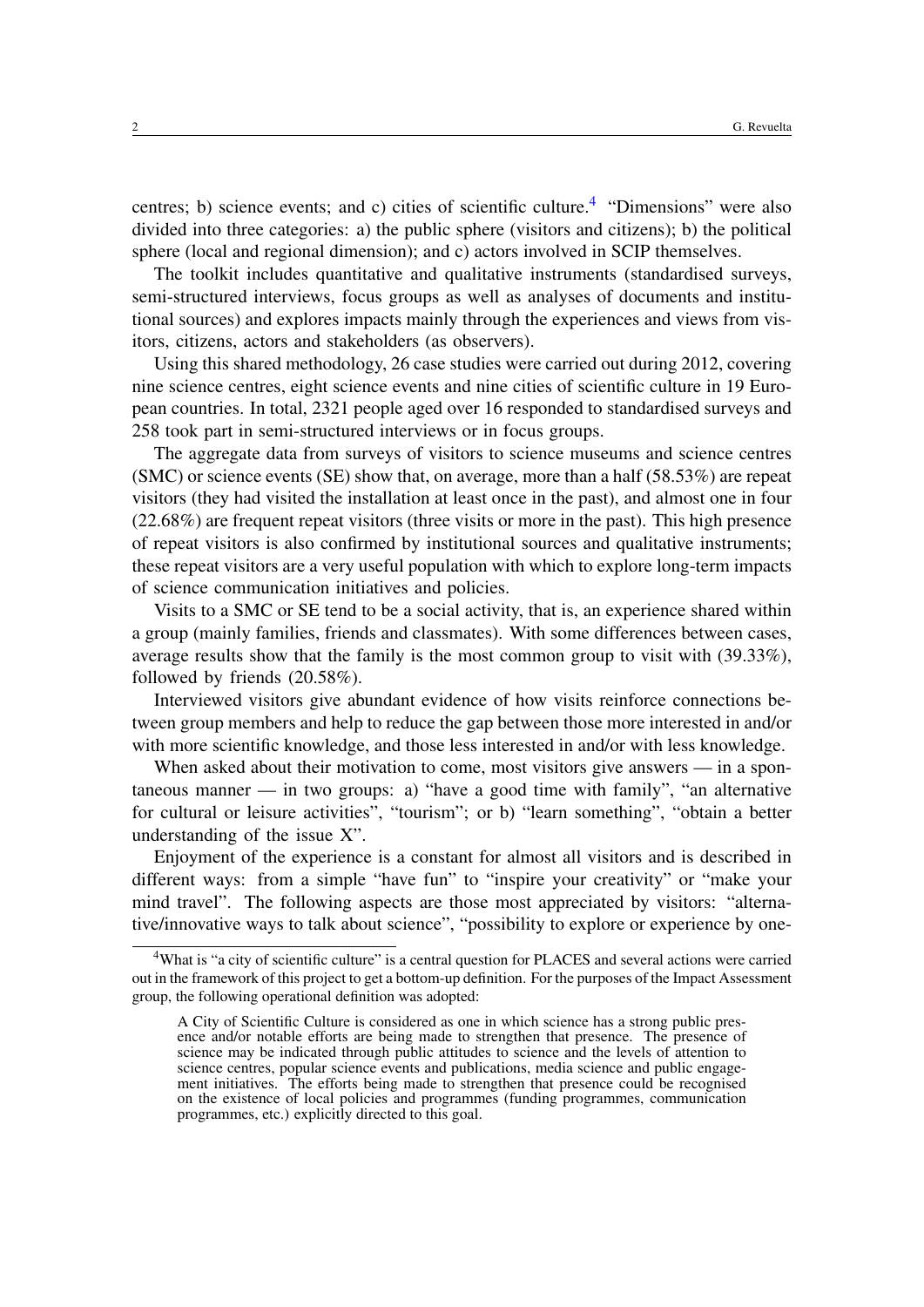self", "personal interaction with scientists", "local issues, local scientists and companies", "real contexts (universities, research centres)", "diversity of fields, concepts and approaches", "dialogue activities" and "historical value".

The majority of visitors (76.38%) find learning in a SCIP more interesting than doing it at school (much more interesting according to 39.7%). Despite this answer, during semi-structured interviews teachers and organisers tend to offer not a competitive but an integral view of the educational process, considering that visits to a SMC or a SE have become part of the student's school career.

Half of those surveyed felt more confident to discuss science topics after their visit and 12% felt much more confident. Regarding the effect on their intellectual curiosity, 45.14% looked for more information about issues covered by a SCIP after their last visit.

Those participating in semi-structured interviews tend to recognise effects on confidence and curiosity with less conviction, at least at first glance. Those who do recognise them, however, give strong answers. Organisers, teachers, parents and grand-parents tend to assume that SCIPs have strong effects on the choice of scientific careers, but students and other visitors are not so strongly convinced about this.

The majority of visitors (71.7%) agree that an SMC or SE is an important symbol of the city (26.13% strongly agree). Such survey results are also confirmed through the qualitative research: when "ordinary" citizens participating in focus groups were invited to think about what a "city of scientific culture" could be and which were its main symbols, SMCs and SEs were quickly and spontaneously mentioned (after universities and big science infrastructures).

A large majority of visitors (79.78%) agree that the SMC or SE has an important role in the city's cultural life (34.76% strongly agree), and interviews confirm such results. Almost all interviewees confirm that SMCs and SEs have also increased media attention for scientific issues, particularly in small and medium-sized cities. Despite this, it should be noticed that some case studies revealed serious weaknesses in relations between SCIPs and local media.

Surveyed visitors tend to agree (52.5%) that an SMC or SE has an important role in the city's economic development. With some exceptions, people interviewed on a qualitative basis are less convinced about it, at least at first; the most common answer was that economic impact is not the first objective of a SMC or SE. Despite this, interviewees did identify direct and immediate local socio-economic impacts such as new infrastructures and attraction of new sources of funding and sponsorship and indirect or long-term socio-economic impacts such as jobs in transport and restaurants, and increased tourism attractiveness.

In the cases where the agent explored was the city itself as a "city of scientific culture" and, regardless of different interpretations of this concept, citizens who consider themselves to be living in such a city tend to assert that programmes and policies related to it have had (and will have) a positive and strong impact on the city's development, as well as on its international visibility.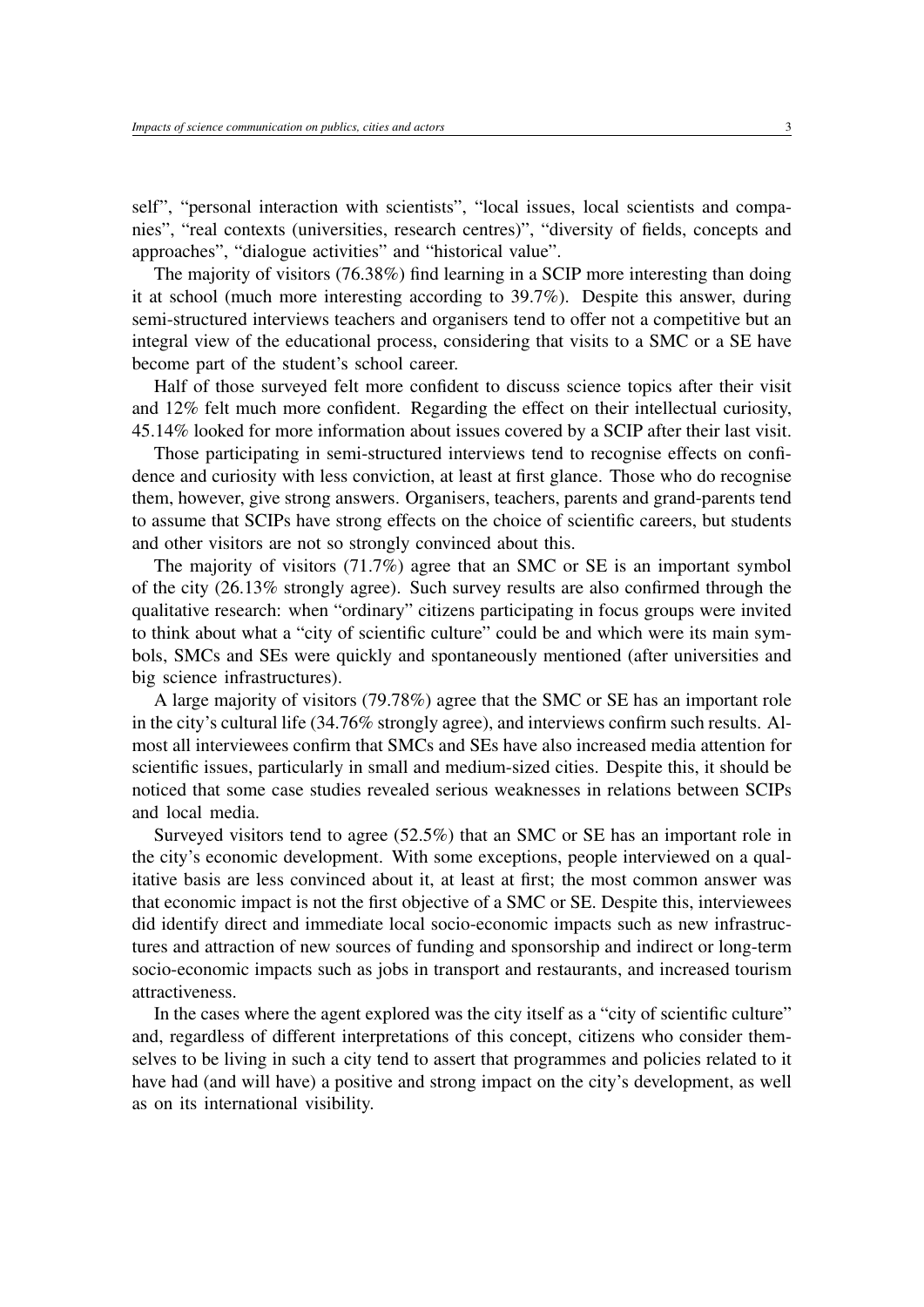The effect of SCIPs most commonly observed by actors involved (scientists, teachers, journalists, politics, business representatives, civil society organisations, etc.), although not always considered the most important, is their potential to increase professional networking, which, in some cases, has translated into new projects.

What scientists appreciate most is the strong and positive effect of the public's feedback. This effect is considered "as a mirror" or "a way of having a different look on them and their activity", providing them with a better understanding of public needs and concerns. Scientists also value the acquisition of communication skills from their participation in SCIPs and the visibility of their institutions and/or their field of research.

Business representatives most appreciate, aside from networking (with scientists, politicians or other colleagues from their sector), public visibility, especially since it is associated with positive values and experiences. This is particularly true in the case of SCIPs with large attendance or media coverage.

Almost all teachers consulted confirm that SCIPs have positively influenced their work and their local educational system, providing them with teaching materials and training (or updating) opportunities. Some teachers also value the effect that participating in SCIPs has had on their competitiveness compared to other teachers or schools.

Compared with previous studies, this research has pointed out the strong "socialising" effect of SCIP, as seen in: a) their contribution to science "normalization" and b) their role in strengthening group members' ties (family, friends). The known cognitive impact of SCIPs in adults and kids has been also confirmed, although it shows that there is nowadays no point in dividing informal education provided by SCIPs from formal education programmes. Effects on intellectual curiosity, increased self-esteem when talking about science topics and scientific vocations enhancement have been also confirmed, but not so categorically and with bigger differences among methodological approaches.

Finally, one of this research's main contributions has been the study of SCIPs' impact in the local or city scale. In this sense, all actors considered (citizens, communicators, business people, politicians, scientists, teachers, journalists, etc) state that local policies promoting science culture have had and/or are going to have an important role in the city regarding its economic development and visibility. Science centres and museums and science events are perceived by citizens as important symbols of their cities, especially in the context of "city of scientific culture".

#### References

<span id="page-3-0"></span>[1] P. Persson (2000), "Community Impact of Science Centres: Is There Any?", *Curator: The Museum Journal* 43: 1.